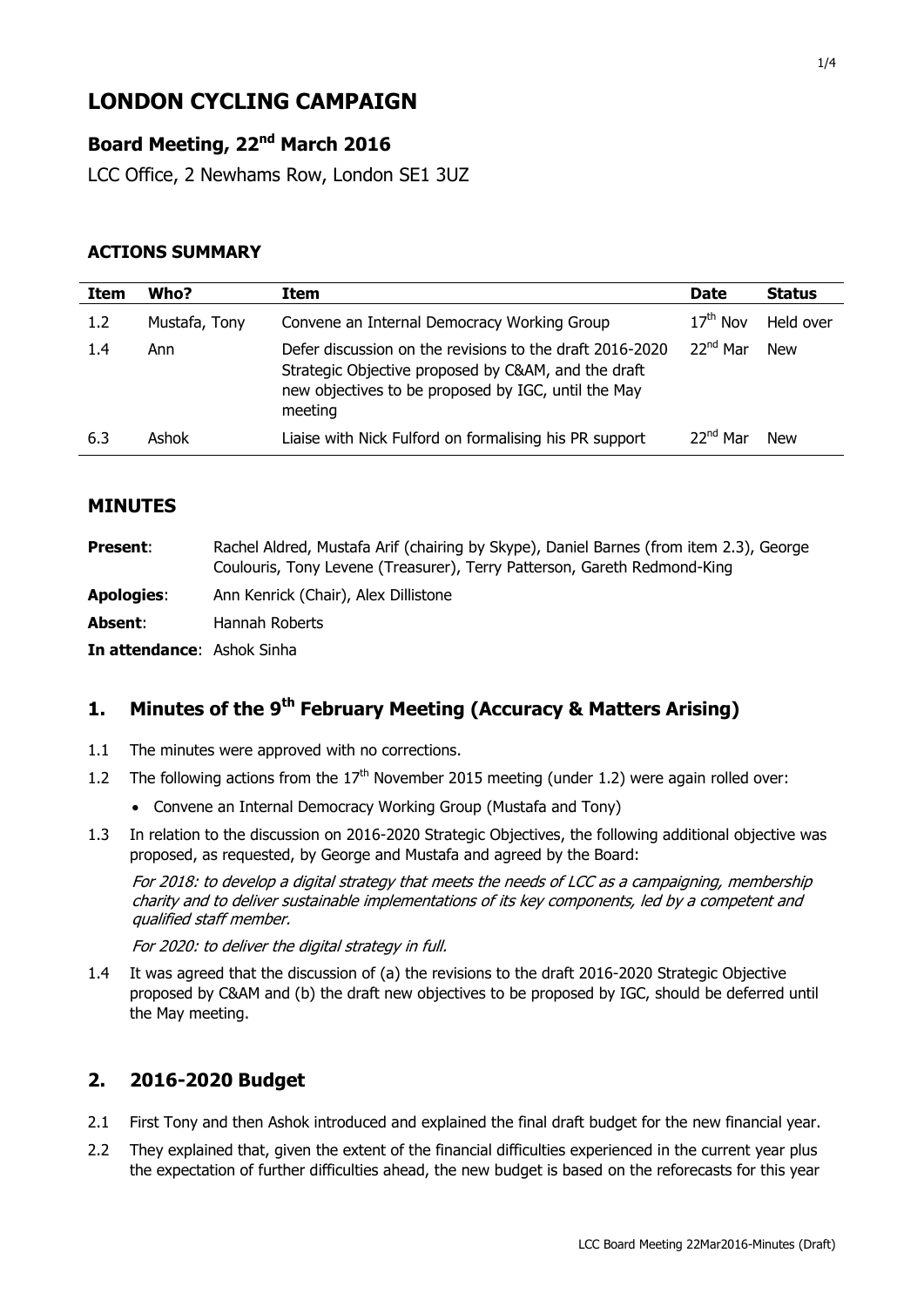(i.e. with the cost-cutting measures maintained in the new financial year) – but with higher internal targets being set.

- 2.3 In particular certain posts will remain vacant until funds are available to recruit replacement staff, and there will be no cost-of-living increase in pay. The budget does however include provision for exceptional expenditure to launch the new membership offering; it also includes a tighter focus on the consultancy and services products that deliver the best return. They said that if the budget has a theme, it is that we will focus on shoring up our financial base this year as a platform for future growth and renewed high profile campaigning in 2017/18, including aroud the local elections (the effort being put into the flagship 2016 mayoral election campaign notwithstanding).
- 2.4 At Gareth's request, the Board recorded its thanks to the Senior Management Team for volunteering to take a 10% pay cut in the final quarter of 2015/16; and for all staff for foregoing employer pensions contributions over the same period and for accepting a zero cost-of-living pay increase in the new financial year.
- 2.5 The budget was approved.

## **3. Cable Street**

- 3.1 For the Board's information Terry and Mustafa recorded for the minutes that a divergence of views had arisen between staff and Tower Hamlets Wheelers (THW) as to how to respond to LB Tower Hamlet's consultation on their proposed development of Cable Street; and that this divergence has led to upset, difficulties with the council, and had raised questions regarding the proper internal process for handling such situations and whether mistakes were made.
- 3.2 The Board noted this, together with the fact that Ann and Mustafa were in liaison with staff and officers of THW with a view to rectifying any problems and improving internal processes.

#### **4. Registering Borough Groups**

- 4.1 Tony informed the Board that the process of ratifying toe constitutions of LCC Borough Groups' constitutions, and confirming the registration as part of the parent charity, is underway.
- 4.2 The Board approved his and Ashok's request that a suitable form of word be used to give status to recognised LCC activists in boroughs where the formation of a group, election of officers, and adoption of a constitution are not possible (hence the formal registration of that borough group is no longer possible). By way of example Ashok stated that such activists may be styled "Area contact for LCC members in the Borough of X", and would able to use that description for internal/external communications; we will work on a case-by-case basis.
- 4.3 The Board agreed to the proposal and asked that such people should be requested to observe light touch reporting requirements.

## **5. Date of the July Meeting**

5.1 Ashok informed that the just-finalised audit timetable required a rescheduling of the July FAC and Board meetings. The proposed new date of  $12<sup>th</sup>$  July for the latter was agreed.

#### **6. Media Working Group**

6.1 Rachel informed the Board that a very productive first meeting of this group had been held with a follow up meeting in the diary.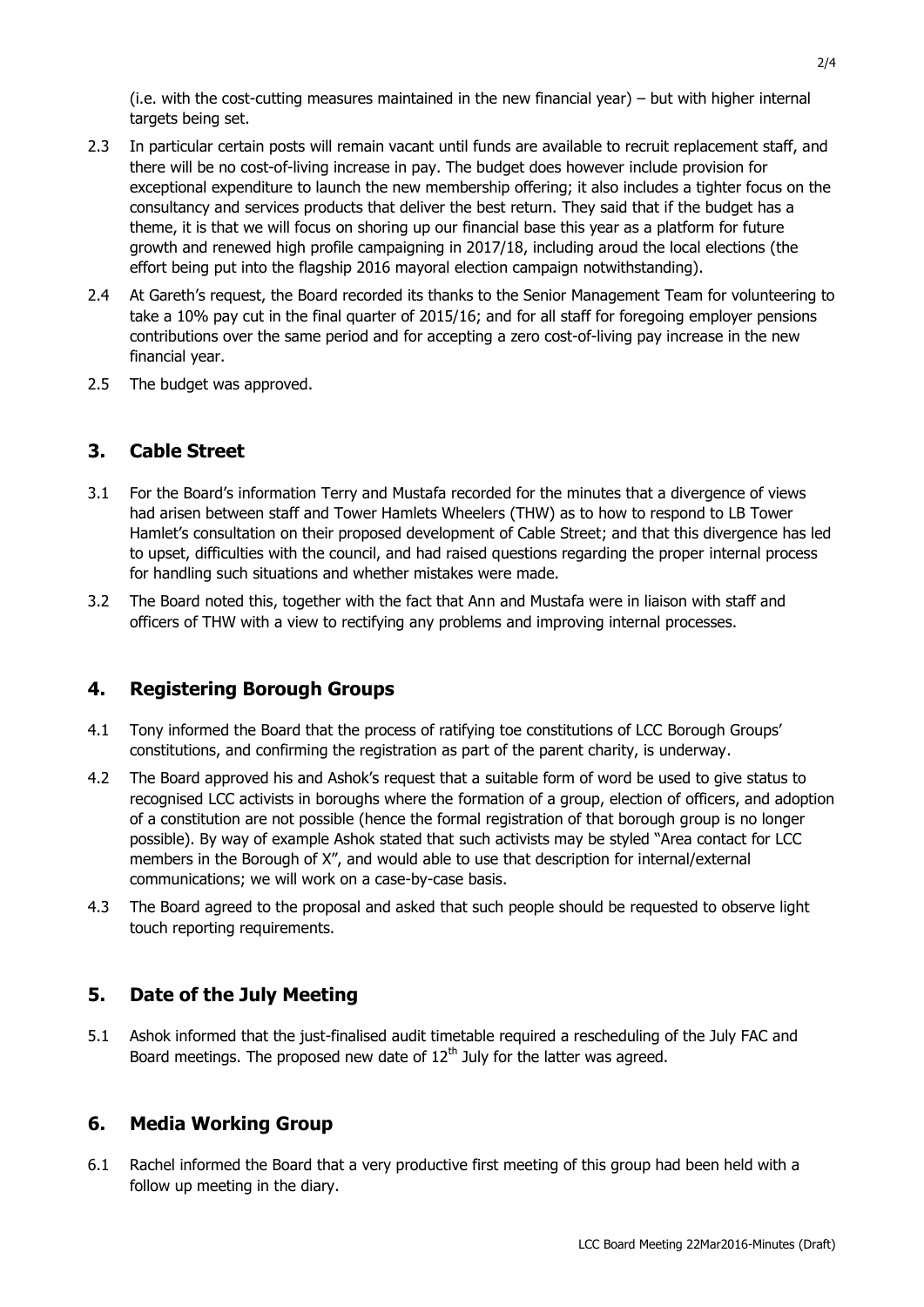- 6.2 She added that the meeting had been attended by Nick Fulford, an LCC member who runs a PR firm and is offering one day a week of his time for free to LCC to assist with our media work, profile, and relations.
- 6.3 Ashok agreed to liaise with Nick directly on the next step of setting him up (in manner appropriate to the situation) as member of the office team, including defining his remit and management/reporting arangements.

**Action**: Ashok to liaise with Nick.

6.4 In response to a question from George, Gareth noted that one of the objectives of the working group is to set up a diverse group of media spokespeople that includes local activists, and to support the work of local groups in engaging the media.

# **7. AGM & Trustee Election Working Group**

- 7.1 Gareth informed the Board that the working group had had its first meeting and was proceeding with overseeing the election and motions process/promotion, and designing the AGM/conference. The working group is seeking the thoughts of fellow trustees on the following:
	- Suggestions of past trustees who might be willing to write short blogs to encourage people to stand as candidates.
	- Whether are any particular skills gaps that we should seek to fill and, connected to this, if there are particular place where we should seek to broaden our advertising?
	- Assistance with promoting the election via contacts, networks and social media.
- 7.2 The Board felt that no particular skills gaps existed that are so pressing as to require special attention; although there may be a case for seeking more co-optees on Board sub-committees with particularly relevant skills/experience.
- 7.3 The Board also underlined that in promoting the elections we should be seeking a field of candidates that is more reflective of London's diversity, and re-stated that the top priority regarding the Board in our current Equality and Diversity plan is to maintain gender equality.
- 7.4 The Board welcomed the decision by the working group to: allow more time for motions at the AGM, and allow more flexibility over when they are scheduled on the day; to have an external keynote speaker; and to include a panel debate on the agenda. The Board also discussed different suggestions for workshop topics; and agreed that the standard presentation should be shorter (but at the same time the Board should do more to report to the AGM and answer questions).

## **8. AOB**

- 8.1 Terry and George noted that two groups have been identified to participate in the new local recruitment project, and are agreeable to doing so; Ashok confirmed there would be no problem in providing the relevant members' (and supporter) contact data.
- 8.2 Terry informed the Board that she will be attending the upcoming conference on Women and Cycling in Hereford on  $4<sup>th</sup>$  May; the Board affirmed that it would be happy for Terry to represent LCC at the event.

# **PAPERS NOTED**

- Staff Report
- C&AM Notes
- PF Actions